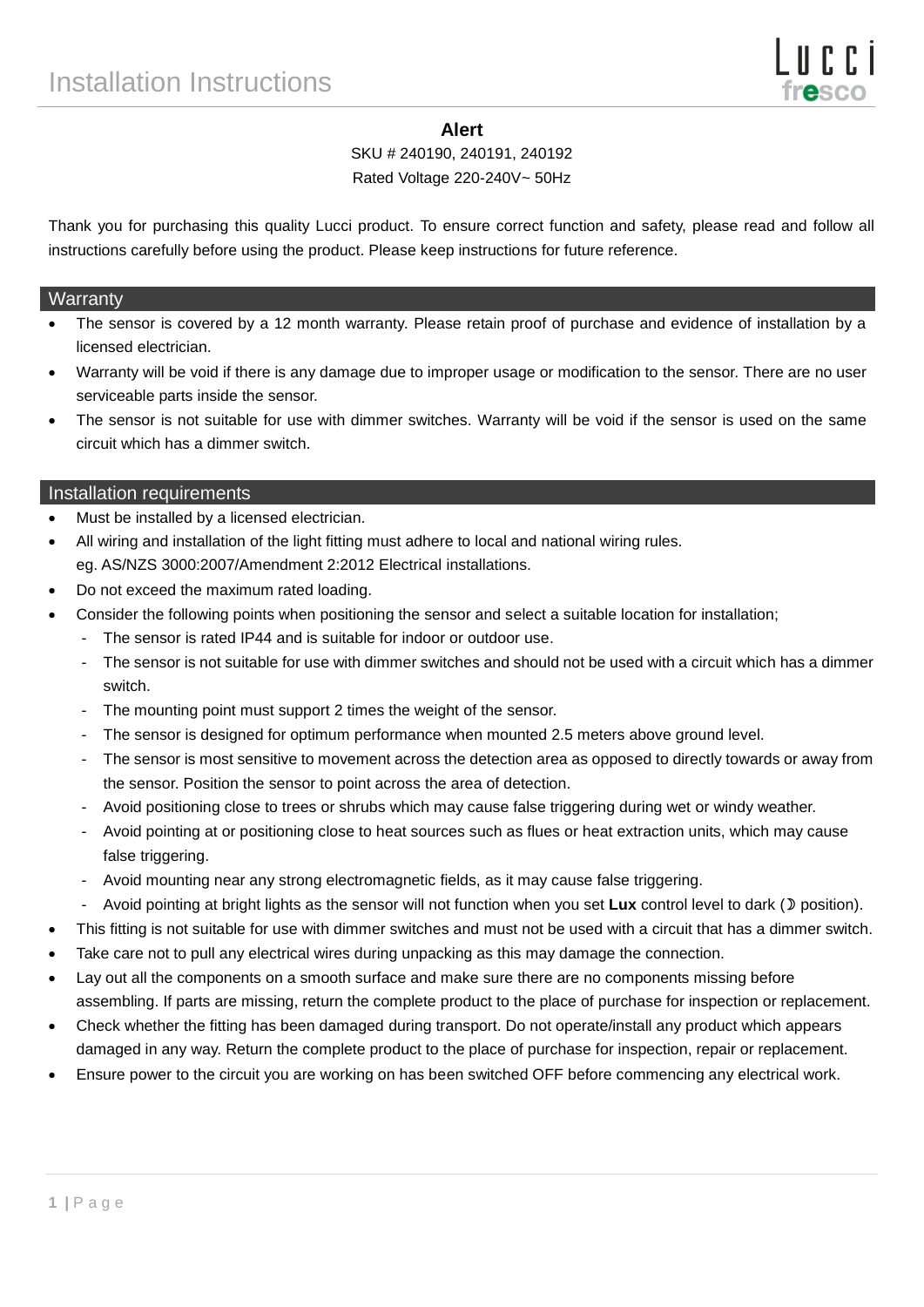

# Installation directions

- 1. Remove all packaging material from the product.
- 2. Remove the back plate from the sensor by loosening the screw on the bottom and use a small flat head screw driver to loosen the clip at the top (figure A).
- 3. The back plate has a drain hole and cable hole which can be punched out if required. (figure B) If the cable hole has been punched out, the drain hole must also be opened.
- 4. Use the back plate as a template to mark the screw positions on the wall.
- 5. Install the back plate onto the wall by using appropriately sized mounting screws and anchors. Ensure the screws and anchors used are suitable for the mounting surface. (figure C and D)
- 6. Connect the mains supply wire and load/lamp wire to the terminal block. Ensure the wires pass through the rubber gasket. Ensure the wires are secure and no bare wires are exposed. (figure E)
- 7. Install the sensor back onto the back plate and re-fit the screw to secure.
- 8. After finishing the installation, adjust the detection area, lux and time duration settings.

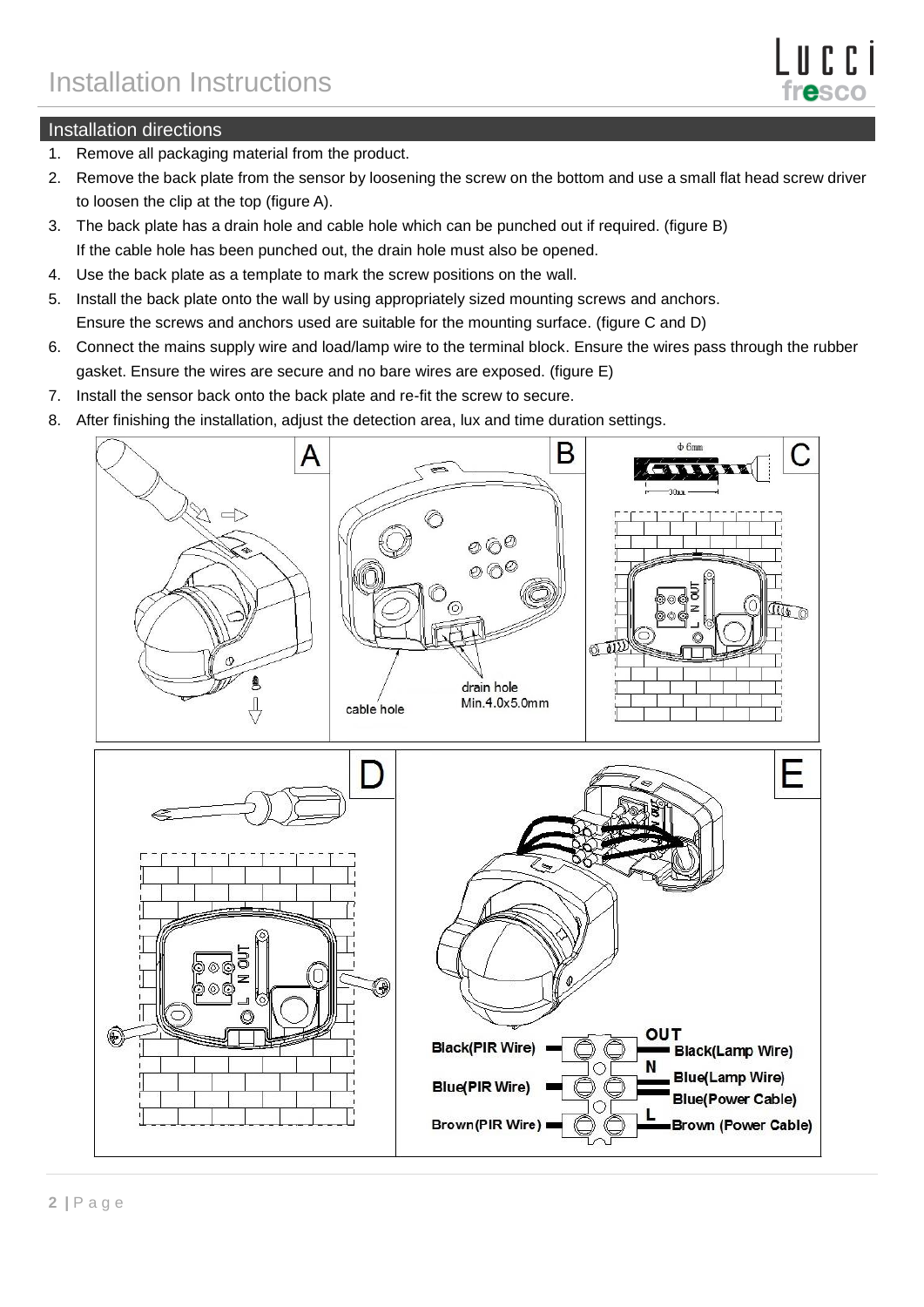

Once the fitting is fully installed, the indoor wall switch (not included) will control the sensor. Turning the indoor wall switch OFF will turn the sensor completely off. When turning the indoor wall switch ON, the sensor will be in "AUTO MODE". Leave the wall switch ON for continued normal operation. The sensor will switch the lights on and off automatically.

### **DETECION AREA - WALKING TEST**

- 1. When power is switched on, the sensor will enter into a "WARM UP" period for approximately 1 minute and then automatically change into "AUTO MODE".
- 2. After it has entered into the "AUTO MODE", you can then carry out a walking test by adjusting the LUX knob to the day position  $(*)$  and the TIME knob to minimum  $(-)$ .
- 3. Once the sensor receives a valid trigger signal (such as movement of a human body) within the detection area, the lamps will be turned on for the pre-set period of time. You will be able to determine and adjust the detection area by walking slowly.

**After completing the walking test, set the LUX knob to the night position to ensure the sensor only operates at night and set TIME knob to the desired duration time.**

### **ADJUSTING THE LUX CONTROL LEVEL:**

The lux control module has a built-in sensor that detects daylight and darkness.

- $(*)$  position denotes that the lamp will be turned on by the sensor during day and night.
- ()) position denotes that the lamp will be turned on by the sensor only at night.

You can set to operate the unit at the desired level by adjusting the LUX knob.

#### **ADJUSTING THE DURATION TIME:**

The duration time is the length of time that the sensor *will keep the lamps* 'on' after activation. The duration time can be adjusted from (10±5) seconds to (4±1) minutes. Rotating the TIME knob from (+) to (-) will reduce the duration time.

**NOTE**: Once the lamps have been triggered by the sensor any subsequent detection will start the timed period again from the beginning.

#### **MANUAL CONTROL - OVERRIDE FUNCTION**

1. When power is switched on, the sensor will enter into a "WARM UP" period for approximately 1 minute and then automatically change into "AUTO MODE".



- 2. During AUTO MODE to switch into MANUAL MODE, turn the wall switch off and on twice within three seconds. In MANUAL MODE, the Lamps will remain ON, not affected by duration time and Lux control.
- 3. After 8 hours in MANUAL MODE, the sensor will automatically change into AUTO MODE.
- **NOTE:** During MANUAL MODE or AUTO MODE, by switching off the main switch for over 15 seconds and then on again, the sensor will reset to WARM UP period and then AUTO MODE. WARM UP period may be less than 1 minute in some instances.